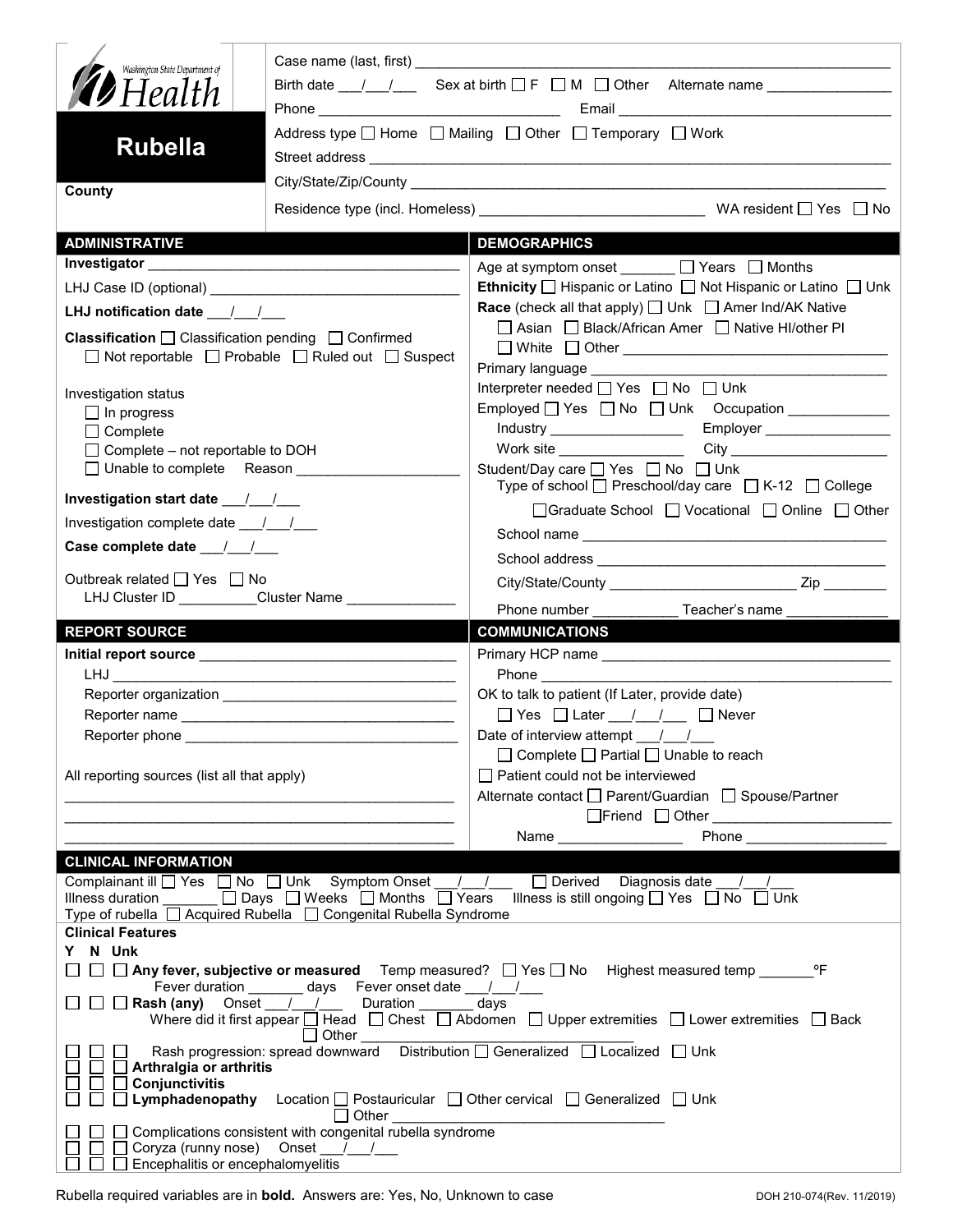| Case Name                                                                                  |                                                                                                                                                | LHJ Case ID                                                                                                      |                             |  |  |
|--------------------------------------------------------------------------------------------|------------------------------------------------------------------------------------------------------------------------------------------------|------------------------------------------------------------------------------------------------------------------|-----------------------------|--|--|
| $\Box$ $\Box$ Pneumonia                                                                    |                                                                                                                                                |                                                                                                                  |                             |  |  |
|                                                                                            | Diagnosed by $\Box$ X-Ray $\Box$ CT $\Box$ MRI $\Box$ Provider Only                                                                            |                                                                                                                  |                             |  |  |
|                                                                                            | Result $\Box$ Positive $\Box$ Negative $\Box$ Indeterminate $\Box$ Not tested $\Box$ Other                                                     |                                                                                                                  |                             |  |  |
| $\Box$ $\Box$ Thrombocytophenia                                                            |                                                                                                                                                |                                                                                                                  |                             |  |  |
|                                                                                            | Lowest platelet count _________ Value _______                                                                                                  |                                                                                                                  |                             |  |  |
|                                                                                            |                                                                                                                                                |                                                                                                                  |                             |  |  |
|                                                                                            | $\Box$ $\Box$ Presumed secondary immune response                                                                                               |                                                                                                                  |                             |  |  |
|                                                                                            | $\Box$ $\Box$ MMR vaccination within 45 days preceding onset                                                                                   |                                                                                                                  |                             |  |  |
| Pregnancy                                                                                  |                                                                                                                                                |                                                                                                                  |                             |  |  |
|                                                                                            | Pregnancy status at time of symptom onset                                                                                                      |                                                                                                                  |                             |  |  |
| □ Pregnant (Estimated) delivery date ___/___/ Weeks pregnant at any symptom onset ______   |                                                                                                                                                |                                                                                                                  |                             |  |  |
| OB name, phone, address                                                                    |                                                                                                                                                |                                                                                                                  |                             |  |  |
| Outcome of pregnancy □ Still pregnant □ Fetal death (miscarriage or stillbirth) □ Abortion |                                                                                                                                                |                                                                                                                  |                             |  |  |
|                                                                                            |                                                                                                                                                |                                                                                                                  |                             |  |  |
|                                                                                            |                                                                                                                                                |                                                                                                                  |                             |  |  |
|                                                                                            |                                                                                                                                                | Delivery method [ Vaginal [ C-section [ ] Unk                                                                    |                             |  |  |
|                                                                                            | □ Postpartum (Estimated) delivery date __/__/__                                                                                                |                                                                                                                  |                             |  |  |
|                                                                                            | OB name, phone, address $\overline{\phantom{a}}$ Fetal death (miscarriage or stillbirth) $\Box$ Abortion                                       |                                                                                                                  |                             |  |  |
|                                                                                            |                                                                                                                                                |                                                                                                                  |                             |  |  |
|                                                                                            |                                                                                                                                                |                                                                                                                  |                             |  |  |
|                                                                                            |                                                                                                                                                | Delivery method [ Vaginal [ C-section [ Unk                                                                      |                             |  |  |
|                                                                                            | $\Box$ Neither pregnant nor postpartum $\Box$ Unk                                                                                              |                                                                                                                  |                             |  |  |
| <b>Vaccination</b>                                                                         |                                                                                                                                                |                                                                                                                  |                             |  |  |
| Y N Unk                                                                                    |                                                                                                                                                |                                                                                                                  |                             |  |  |
|                                                                                            | $\Box$ $\Box$ Ever received a rubella containing vaccine Number of rubella doses prior to illness $\_\_$                                       |                                                                                                                  |                             |  |  |
|                                                                                            | Number of doses before the 1 <sup>st</sup> birthday _______                                                                                    |                                                                                                                  |                             |  |  |
|                                                                                            | Number of doses on or after 1 <sup>st</sup> birthday                                                                                           |                                                                                                                  |                             |  |  |
|                                                                                            |                                                                                                                                                |                                                                                                                  |                             |  |  |
|                                                                                            |                                                                                                                                                |                                                                                                                  |                             |  |  |
|                                                                                            | Vaccine information available $\Box$ Yes $\Box$ No                                                                                             |                                                                                                                  |                             |  |  |
|                                                                                            | Date of vaccine administration ____/ ___/ ____ Vaccine administered (Type) __________________________________                                  |                                                                                                                  |                             |  |  |
|                                                                                            |                                                                                                                                                |                                                                                                                  |                             |  |  |
|                                                                                            | Information source □ Washington Immunization Information System (WIIS) WIIS ID number                                                          |                                                                                                                  |                             |  |  |
|                                                                                            |                                                                                                                                                | $\Box$ Medical record $\Box$ Patient vaccination card $\Box$ Verbal only/no documentation $\Box$ Other state IIS |                             |  |  |
|                                                                                            |                                                                                                                                                |                                                                                                                  |                             |  |  |
| Date of vaccine administration 1. 1. Vaccine administered (Type)                           |                                                                                                                                                |                                                                                                                  |                             |  |  |
|                                                                                            |                                                                                                                                                |                                                                                                                  |                             |  |  |
|                                                                                            |                                                                                                                                                |                                                                                                                  |                             |  |  |
|                                                                                            | Information source □ Washington Immunization Information System (WIIS) WIIS ID number ________                                                 |                                                                                                                  |                             |  |  |
|                                                                                            |                                                                                                                                                | $\Box$ Medical record $\Box$ Patient vaccination card $\Box$ Verbal only/no documentation $\Box$ Other state IIS |                             |  |  |
| Y N Unk                                                                                    |                                                                                                                                                |                                                                                                                  |                             |  |  |
|                                                                                            | $\Box$ $\Box$ Rubella vaccination up to date for age per ACIP                                                                                  |                                                                                                                  |                             |  |  |
|                                                                                            | Vaccine series not up to date reason                                                                                                           |                                                                                                                  |                             |  |  |
|                                                                                            |                                                                                                                                                | $\Box$ Religious exemption $\Box$ Medical contraindication $\Box$ Philosophical exemption                        |                             |  |  |
|                                                                                            |                                                                                                                                                | $\Box$ Laboratory confirmation of previous disease $\Box$ MD diagnosis of previous disease                       |                             |  |  |
|                                                                                            |                                                                                                                                                | $\Box$ Underage for vaccine $\Box$ Parental refusal $\Box$ Other $\Box$ Unknown                                  |                             |  |  |
| Hospitalization                                                                            |                                                                                                                                                |                                                                                                                  |                             |  |  |
| Y N Unk                                                                                    |                                                                                                                                                |                                                                                                                  |                             |  |  |
|                                                                                            |                                                                                                                                                |                                                                                                                  |                             |  |  |
|                                                                                            | □ □ Hospitalized at least overnight for this illness Facility name                                                                             |                                                                                                                  |                             |  |  |
|                                                                                            | Hospital admission date ___ / ___ / ___ Discharge ___ / ___ / ___ HRN<br>Admitted to ICU Date admitted to ICU / / Date discharged from ICU / / |                                                                                                                  |                             |  |  |
|                                                                                            | Still hospitalized As of / /                                                                                                                   |                                                                                                                  |                             |  |  |
| N Unk                                                                                      |                                                                                                                                                |                                                                                                                  |                             |  |  |
| $\Box$ Died of this illness                                                                |                                                                                                                                                | Death date 1 1 Please fill in the death date information on the Person Screen                                    |                             |  |  |
|                                                                                            |                                                                                                                                                |                                                                                                                  |                             |  |  |
|                                                                                            | Autopsy performed                                                                                                                              |                                                                                                                  |                             |  |  |
| <b>Contract</b>                                                                            | Death certificate lists disease as a cause of death or a significant contributing condition                                                    |                                                                                                                  |                             |  |  |
|                                                                                            | Location of death $\Box$ Outside of hospital (e.g., home or in transit to the hospital $\Box$ Emergency department (ED)                        |                                                                                                                  |                             |  |  |
|                                                                                            | $\Box$ Inpatient ward $\Box$ ICU $\Box$ Other                                                                                                  |                                                                                                                  |                             |  |  |
|                                                                                            | RISK AND RESPONSE (Ask about exposures 12-23 days before symptom onset)                                                                        |                                                                                                                  |                             |  |  |
| <b>Travel</b>                                                                              |                                                                                                                                                |                                                                                                                  |                             |  |  |
|                                                                                            | Setting 1                                                                                                                                      | Setting 2                                                                                                        | Setting 3                   |  |  |
| Travel out of:                                                                             | County/City __________________                                                                                                                 | County/City                                                                                                      | County/City<br>$\mathbf{I}$ |  |  |
|                                                                                            |                                                                                                                                                | State ____________________________                                                                               |                             |  |  |
|                                                                                            |                                                                                                                                                |                                                                                                                  |                             |  |  |
| Destination name                                                                           | Other                                                                                                                                          | Other                                                                                                            | Other                       |  |  |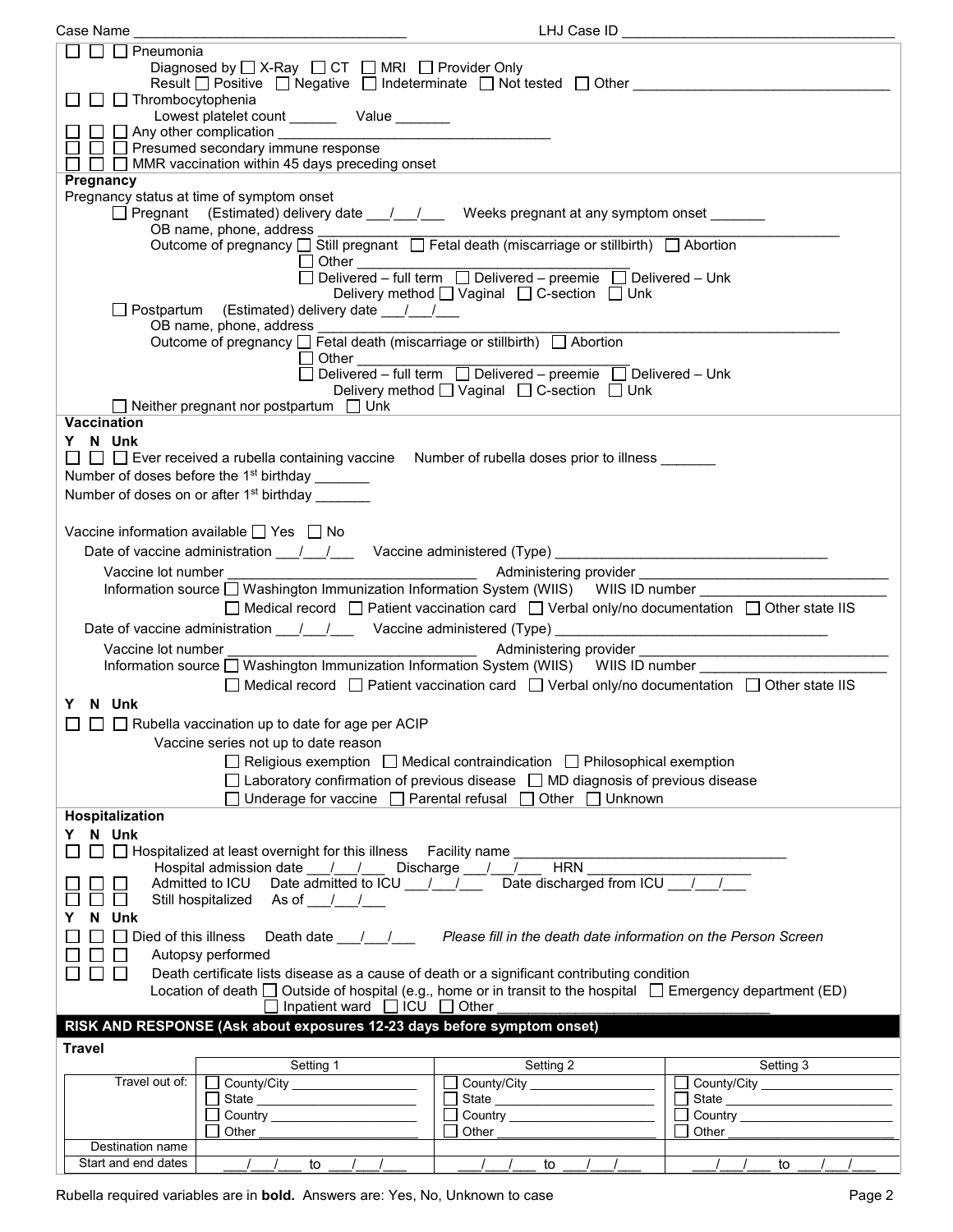| Case Name                                                                                                                                                                                                                                                                                                                                                                                                      | LHJ Case ID                                                                                                                                                                                             |
|----------------------------------------------------------------------------------------------------------------------------------------------------------------------------------------------------------------------------------------------------------------------------------------------------------------------------------------------------------------------------------------------------------------|---------------------------------------------------------------------------------------------------------------------------------------------------------------------------------------------------------|
| Imported   Indigenous (acquired in USA in reporting state)                                                                                                                                                                                                                                                                                                                                                     |                                                                                                                                                                                                         |
|                                                                                                                                                                                                                                                                                                                                                                                                                | Case source $\Box$ Import-linked $\Box$ Imported virus $\Box$ Endemic $\Box$ Unk                                                                                                                        |
| $\Box$ Out of state (acquired in USA but outside of reporting state)                                                                                                                                                                                                                                                                                                                                           |                                                                                                                                                                                                         |
| Date left __/ / Date returned __/ /                                                                                                                                                                                                                                                                                                                                                                            | Case source (list all of the states visited in 21 days prior to rash onset) _________________                                                                                                           |
| $\Box$ International (acquired outside USA)                                                                                                                                                                                                                                                                                                                                                                    |                                                                                                                                                                                                         |
|                                                                                                                                                                                                                                                                                                                                                                                                                | Case source (list all countries visited in 21 days prior to rash onset) ____________________________                                                                                                    |
| Date left $\frac{1}{\sqrt{1-\frac{1}{1-\frac{1}{1-\frac{1}{1-\frac{1}{1-\frac{1}{1-\frac{1}{1-\frac{1}{1-\frac{1}{1-\frac{1}{1-\frac{1}{1-\frac{1}{1-\frac{1}{1-\frac{1}{1-\frac{1}{1-\frac{1}{1-\frac{1}{1-\frac{1}{1-\frac{1}{1-\frac{1}{1-\frac{1}{1-\frac{1}{1-\frac{1}{1-\frac{1}{1-\frac{1}{1-\frac{1}{1-\frac{1}{1-\frac{1}{1-\frac{1}{1-\frac{1}{1-\frac{1}{1-\frac{1}{1-\frac{1}{1-\frac{1}{1-\frac{$ |                                                                                                                                                                                                         |
| $\square$ Unk                                                                                                                                                                                                                                                                                                                                                                                                  |                                                                                                                                                                                                         |
| <b>Risk and Exposure Information</b>                                                                                                                                                                                                                                                                                                                                                                           |                                                                                                                                                                                                         |
| Y N Unk                                                                                                                                                                                                                                                                                                                                                                                                        |                                                                                                                                                                                                         |
|                                                                                                                                                                                                                                                                                                                                                                                                                |                                                                                                                                                                                                         |
|                                                                                                                                                                                                                                                                                                                                                                                                                |                                                                                                                                                                                                         |
| □ □ Mother had rubella infection during pregnancy Describe ____                                                                                                                                                                                                                                                                                                                                                | Trimester $\Box$ 1 <sup>st</sup> (1-12 weeks) $\Box$ 2 <sup>nd</sup> (13-27 weeks) $\Box$ 3 <sup>rd</sup> (28-42 weeks)                                                                                 |
| $\Box$ $\Box$ $\Box$ Congregate living                                                                                                                                                                                                                                                                                                                                                                         |                                                                                                                                                                                                         |
|                                                                                                                                                                                                                                                                                                                                                                                                                | □ Barracks □ Corrections □ Long term care □ Dormitory □ Boarding school □ Camp □ Shelter                                                                                                                |
| $\Box$ Other                                                                                                                                                                                                                                                                                                                                                                                                   |                                                                                                                                                                                                         |
| □ □ Traceable within 2 generations to international import                                                                                                                                                                                                                                                                                                                                                     |                                                                                                                                                                                                         |
| <b>Exposure and Transmission Summary</b>                                                                                                                                                                                                                                                                                                                                                                       |                                                                                                                                                                                                         |
| Y N Unk                                                                                                                                                                                                                                                                                                                                                                                                        |                                                                                                                                                                                                         |
| $\Box$ $\Box$ Epidemiologically linked to a lab positive case classified as confirmed                                                                                                                                                                                                                                                                                                                          |                                                                                                                                                                                                         |
|                                                                                                                                                                                                                                                                                                                                                                                                                | Likely geographic region of exposure □ In Washington - county _____________ □ Other state __________                                                                                                    |
|                                                                                                                                                                                                                                                                                                                                                                                                                | □ Not in US - country ________________ □ Unk                                                                                                                                                            |
|                                                                                                                                                                                                                                                                                                                                                                                                                | International travel related □ During entire exposure period □ During part of exposure period □ No international travel                                                                                 |
|                                                                                                                                                                                                                                                                                                                                                                                                                |                                                                                                                                                                                                         |
|                                                                                                                                                                                                                                                                                                                                                                                                                | Suspected exposure type $\square$ Person to person $\square$ Health care associated $\square$ Unk $\square$ Other                                                                                       |
| Describe                                                                                                                                                                                                                                                                                                                                                                                                       |                                                                                                                                                                                                         |
|                                                                                                                                                                                                                                                                                                                                                                                                                | Suspected exposure setting □ Day care/Childcare □ School (not college) □ Doctor's office □ Hospital ward □ Hospital ER                                                                                  |
|                                                                                                                                                                                                                                                                                                                                                                                                                | □ Hospital outpatient facility □ Home □ Work □ College □ Military □ Correctional facility □ Place of worship                                                                                            |
|                                                                                                                                                                                                                                                                                                                                                                                                                | □ Laboratory □ Long term care facility □ Homeless/shelter □ International travel □ Out of state travel □ Transit                                                                                        |
|                                                                                                                                                                                                                                                                                                                                                                                                                | □ Social event □ Large public gathering □ Restaurant □ Hotel/motel/hostel □ Other                                                                                                                       |
|                                                                                                                                                                                                                                                                                                                                                                                                                |                                                                                                                                                                                                         |
| <b>Exposure Summary</b>                                                                                                                                                                                                                                                                                                                                                                                        |                                                                                                                                                                                                         |
|                                                                                                                                                                                                                                                                                                                                                                                                                |                                                                                                                                                                                                         |
|                                                                                                                                                                                                                                                                                                                                                                                                                |                                                                                                                                                                                                         |
|                                                                                                                                                                                                                                                                                                                                                                                                                |                                                                                                                                                                                                         |
|                                                                                                                                                                                                                                                                                                                                                                                                                |                                                                                                                                                                                                         |
|                                                                                                                                                                                                                                                                                                                                                                                                                |                                                                                                                                                                                                         |
|                                                                                                                                                                                                                                                                                                                                                                                                                | Suspected transmission type (check all that apply) □ Person to person □ Health care associated □ Unk                                                                                                    |
|                                                                                                                                                                                                                                                                                                                                                                                                                |                                                                                                                                                                                                         |
| Describe                                                                                                                                                                                                                                                                                                                                                                                                       | Suspected transmission setting (check all that apply) □ Day care/Childcare □ School (not college) □ Doctor's office                                                                                     |
|                                                                                                                                                                                                                                                                                                                                                                                                                |                                                                                                                                                                                                         |
|                                                                                                                                                                                                                                                                                                                                                                                                                | □ Hospital ward □ Hospital ER □ Hospital outpatient facility □ Home □ Work □ College □ Military<br>□ Correctional facility □ Place of worship □ Laboratory □ Long term care facility □ Homeless/shelter |
|                                                                                                                                                                                                                                                                                                                                                                                                                | □ International travel □ Out of state travel □ Transit □ Social event □ Large public gathering □ Restaurant                                                                                             |
|                                                                                                                                                                                                                                                                                                                                                                                                                |                                                                                                                                                                                                         |
| Describe                                                                                                                                                                                                                                                                                                                                                                                                       |                                                                                                                                                                                                         |
| <b>Public Health Issues</b>                                                                                                                                                                                                                                                                                                                                                                                    |                                                                                                                                                                                                         |
| Y N Unk                                                                                                                                                                                                                                                                                                                                                                                                        |                                                                                                                                                                                                         |
| $\Box$ Have any contact with pregnant woman while contagious                                                                                                                                                                                                                                                                                                                                                   |                                                                                                                                                                                                         |
| Evaluated immune status of close contacts $\Box$ Yes Date initiated / /                                                                                                                                                                                                                                                                                                                                        |                                                                                                                                                                                                         |
|                                                                                                                                                                                                                                                                                                                                                                                                                | Number of close contacts evaluated for immune status _______<br>Number of susceptible contacts identified                                                                                               |
|                                                                                                                                                                                                                                                                                                                                                                                                                | $\Box$ No, close contacts not evaluated                                                                                                                                                                 |
|                                                                                                                                                                                                                                                                                                                                                                                                                | No, case had no close contacts                                                                                                                                                                          |
|                                                                                                                                                                                                                                                                                                                                                                                                                | l Unk                                                                                                                                                                                                   |
| If needed, enter detailed information in the Transmission Tracking Question Package                                                                                                                                                                                                                                                                                                                            |                                                                                                                                                                                                         |
| <b>Public Health Interventions/Actions</b><br>N Unk<br>Y.                                                                                                                                                                                                                                                                                                                                                      |                                                                                                                                                                                                         |
| $\Box$ Recommend droplet isolation if in a health care setting                                                                                                                                                                                                                                                                                                                                                 |                                                                                                                                                                                                         |
| $\Box$ Isolate and exclude case from work, school, and all public places                                                                                                                                                                                                                                                                                                                                       |                                                                                                                                                                                                         |
|                                                                                                                                                                                                                                                                                                                                                                                                                | □ Exclude exposed susceptible persons from work/school for incubation period                                                                                                                            |
| $\Box$ Letter sent Date / /                                                                                                                                                                                                                                                                                                                                                                                    | Batch date                                                                                                                                                                                              |